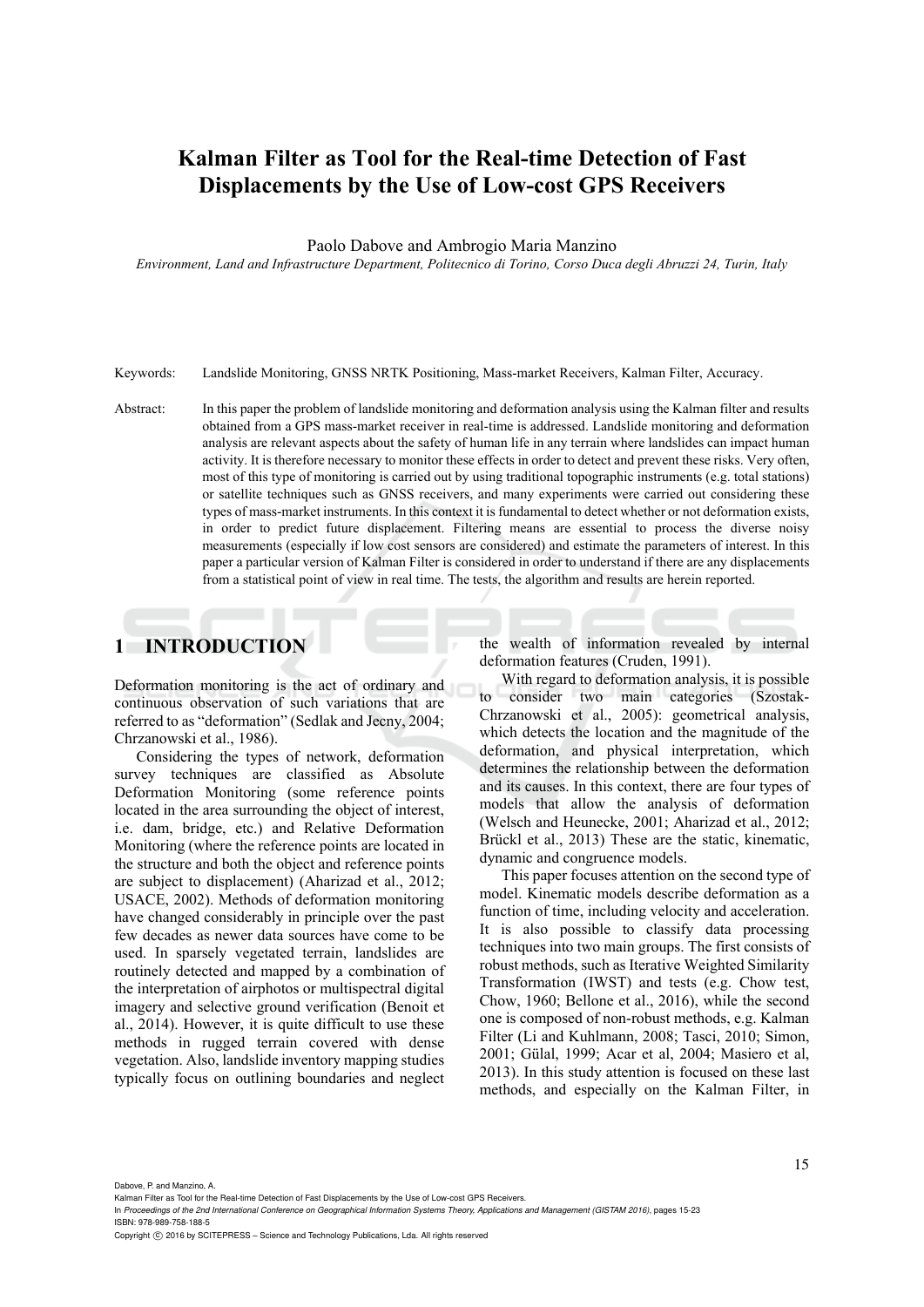-INC

order to perform a 3-D deformation analysis using a low-cost single-frequency GPS data in real-time.

Some previous studies have also investigated the accuracy obtainable with geodetic receivers and antennas (Li and Kuhlmann, 2010 and 2012) while some of them have also considered the mass-market ones for landslide monitoring (Janssen and Rizos 2003; Squarzoni et al., 2005; Heunecke et al., 2011). Those studies used both post-processing (Cina and Piras, 2014) and real-time (Bellone et al., 2016) approaches in order to analyze the various types of landslide phenomena. In both cases, the most notable feature of these instruments is that they provide centimeter or sub-centimeter accuracy in real time when phase ambiguity is adjusted (Manzino and Dabove, 2013). This is also observed in considering different GNSS positioning techniques (Othman et al. 2011a; Othman et al. 2011b) such as static (Brunner et al. 2007), rapid-static (Hastaoglu and Sanli 2011), and real-time kinematic (RTK - Wang 2011) positioning.

A practical case study will show the reliability of the results obtained through the Kalman filter as a statistical tool to detect and predict displacements in real-time. A brief comparison of the results obtained by this method and those obtained with the modified Chow test (Bellone et al., 2016) will conclude this work.

#### **2 GNSS INSTRUMENTS CONSIDERED FOR LANDSLIDES ANALYSIS**

Nowadays, many types of GNSS instruments are available functioning in a variety of frequencies, constellations and accuracies obtainable both in realtime and post-processing (Dabove et al., 2014; Dabove and Manzino, 2014). As previously stated, GPS/GNSS instruments are very often used for landslides monitoring (Eyo Etim et al., 2014) and are frequently coupled with other instruments such as theodolite, Electronic Distance Measurement (EDM) (Günther et al., 2008), levels, total station (Rizzo, 2002), inclinometers (Calcaterra et al., 2012), and wire extensometers (Bertachini et al. 2009; Coe et al. 2003; Gili et al., 2000; Malet et al., 2002; Moss, 2000; Tagliavini et al., 2007).

In other studies GPS instruments were integrated with other surveying techniques, such as terrestrial laser scanning, Synthetic Aperture Radar (SAR) interferometry (Peyret et al., 2008; Rott and Nagler 2006), and photogrammetry (Mora et al., 2003), to

investigate landslide phenomena (Wang and Soler, 2012). Some studies have also investigated the accuracy of low-cost single-frequency GPS receivers for landslide monitoring (Janssen and Rizos, 2003; Squarzoni et al. 2005) both in post-processing, (Cina and Piras, 2014), and in real-time approaches (Bellone et al., 2016) in order to analyze various types of landslide phenomena (landslides with low constant velocity or with an unexpected and sudden displacement). Considering the first approach, raw GNSS measurements are acquired and postprocessed in a single- or multi-base solution with one or more GNSS permanent stations or Virtual Rinex while, considering the second one, differential corrections provided by CORSs networks are used to determine the rover position in real-time. In this paper we focus our attention only on this last approach, analysing displacements in real-time.

Table 1: Characteristics of GPS receiver and antenna.

| Receiver:                                                                                                                                    | Antenna:                     |
|----------------------------------------------------------------------------------------------------------------------------------------------|------------------------------|
| uBlox LEA EVK-5T                                                                                                                             | Garmin GA38                  |
| <b>Evaluation kit</b>                                                                                                                        | GPS& Glonass L1              |
| <b>C</b> blox<br>u-blox 5 GPS Engine<br><b>GPS</b><br><b>Evaluation Kit</b><br><b>Precision Timing</b><br><b>EVK-5T</b><br>ocate, communicat | <b>GARMIN</b>                |
| Constellation:<br><b>GPS</b><br>(50)                                                                                                         | Constellation:<br><b>GPS</b> |
| channels)                                                                                                                                    | <b>GLONASS</b>               |
| Observations:<br>C/A L1, Doppler, S/N                                                                                                        | Gain 27 dB on the average    |
| Cost: about 250 $\in$                                                                                                                        | Cost: about 50 $\epsilon$    |

The employment of mass-market receivers and antennas is due to the fact that there is an high probability to lose these instruments if an unexpected displacement occurs: in this context, the amount of cost is less than  $1000 \text{ } \in$  for each receiver + antenna that is an order of magnitude less than geodetic instruments. For this study, an u-blox EVK-5T receiver (Table 1- left) with an external antenna (Garmin GA38, Table 1 - right) was used. This receiver has a cost of about  $350 \text{ } \in$  (including a patch antenna) while the cost of the Garmin antenna is about 50  $\epsilon$ . One of the features of this receiver is that it is able to receive in input the differential corrections obtained from a Continuous Operating Reference Stations (CORSs) network.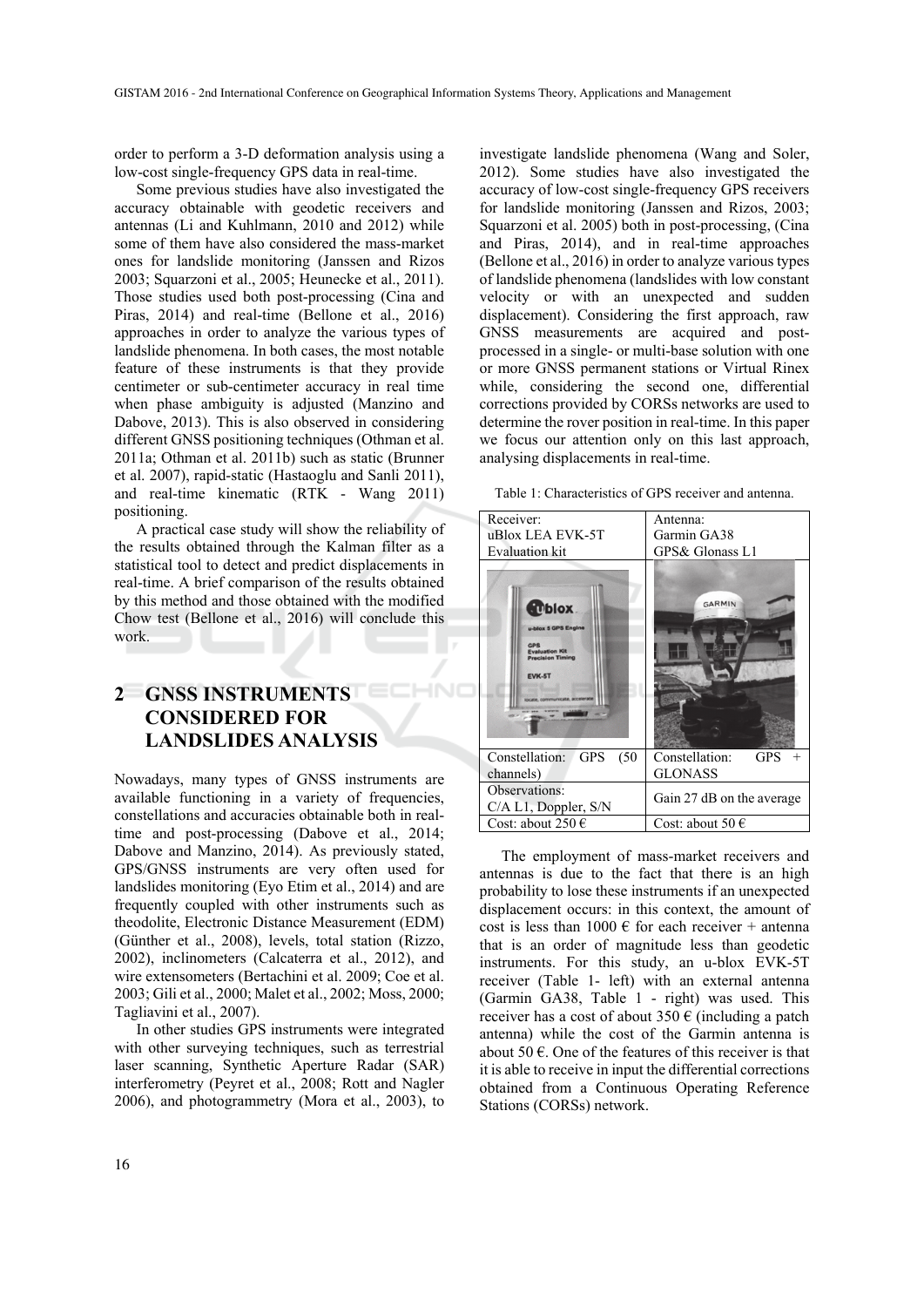#### **3 THE TESTS PERFORMED**

The experiments using this mass-market receivers for Network Real Time Kinematic (NRTK) positioning were performed within the Regione Piemonte (http://gnss.regione.piemonte.it/frmIndex.aspx) CORSs network (Figure 1). The network product used is the VRS® stream broadcasted by the network software SpiderNet of the Leica Geosystems ® Company.



Figure 1: The GNSS CORSs network of Regione Piemonte.

In previous studies (Bellone et al., 2016) it was possible to analyze the performances obtainable considering a static positioning using both real-time and post-processing approaches with this type of receiver and antenna.

The antenna was mounted on a sledge (Figure 2) composed by a complex system of micrometric screws that allow small and controlled displacements, in order to verify the quality of the positioning and the reliability of the statistic tests that were to be performed.

The movements are set by means of a hand-wheel, which moves the sledge along the rail. It is therefore possible with a millimetre tape to obtain direct and visual information about the movements in order to compare the imposed movements against those measured by GNSS instruments. With this sledge, horizontal and vertical movements up to 1.30 m and 0.4 m respectively are possible.

As stated in previous studies (Cina et al., 2014; Bellone et al., 2016), there is always a precision of the sledge movement of about 1mm. Therefore it is possible to consider this value as the "scale resolution" of this support.

The patch antenna was mounted on this sledge as shown in Figure 2. The positioning results were obtained with a frequency of 1 Hz, considering displacements equal to 1 cm both in planimetry and in altimetry which were provided manually at 30 second intervals.



Figure 2: The sledge where the GNSS antenna was mounted.

To perform the NRTK positioning, the routines RTKLIB V. 2.4.2 (http://www.rtklib.com/) were used (Takasu and Yasuda, 2009). This software was chosen because it supports standard and precise positioning algorithms with GPS, Global'naja Navigacionnaja Sputnikovaja Sistema (GLONASS) and Quasi-Zenith Satellite System (QZSS) constellations, considering also different positioning modalities for both real-time and post-processing approaches: single-point, DGPS/DGNSS, Kinematic, Static, Moving-baseline, Fixed, etc. Moreover the software is able to manage both the proprietary messages (e.g. u-blox LEA-4T, 5T, 6T) and external communication via serial, TCP/IP, NTRIP etc. of several GNSS receivers. In particular, the RTKNAVI tool was used for these experiments. This tool allows the input of both the raw data (pseudorange and carrier-phase measurements) of the u-blox receiver and the stream data coming from a network with NTRIP authentication (Weber et al., 2006). For this reason the receiver was connected to a laptop to enable Internet connection and to store the NMEA sentences (Manzino and Dabove, 2013). Another peculiarity of this software is that it allows the fixing of the phase ambiguity for real-time kinematic positioning, even if the receiver uses only the L1 GPS frequency.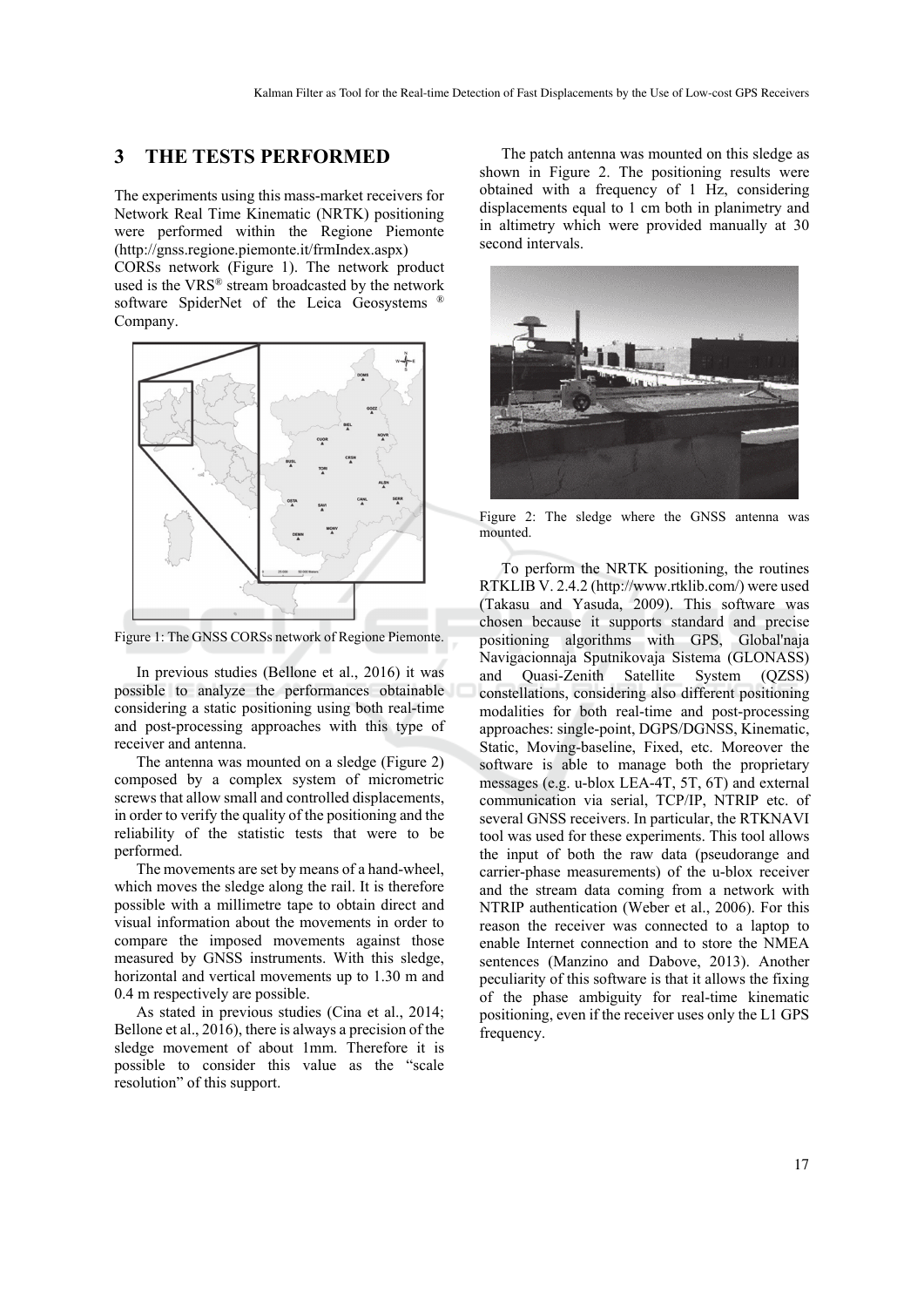## **4 THE USE OF KALMAN FILTER TO DETECT DISCONTINUITIES**

The Kalman Filter (KF) was designed to estimate linear dynamic systems (Kalman, 1960; Kalman and Bucy, 1961). According to Grewal and Andrews (1993), the Kalman Filter is an estimator for what is called the linear-quadratic Gaussian (according to Linear Quadratic Gaussian – LQG) (Mäkilä, 2004), while Maybeck (1979) claims that the Kalman Filter is simply an optimal recursive data processing algorithm.

The intuition of this filter is represented by the possibility of updating an estimate of the least squares adjustment due to the introduction of new observations, without recalculating the entire system.

The Kalman filter consists of two steps (Welch and Bishop, 2003): filtering and smoothing. The first allows the best parameter estimation at the current epoch to be determined, while the second, starting from the last epoch of measurement, allows the best parameter estimation of the previous epochs to be determined. For the real-time purposes of this study, only the filtering process is applicable.Unlike the sequential least squares method, one characteristic of the Kalman filter is represented by the fact that it can be used for dynamic problems (Wei et al., 2010).

For this reason, the vector containing the parameters to be estimated will be called the *state vector*.

This vector, which contains, for example, the position and speed of an aeroplane, is not the same at the time *i* and at the time *i-1*. It is possible to assume, however, the existence of a simple relationship (e.g. linear), among the state parameters of two following epochs, the said *state equation*:

$$
x_{i|i-1} = F_{i-1} \cdot x_{i-1|i-1} + \varepsilon_i \tag{1}
$$

where  $F_{i-1}$  is the *system transition matrix,*  $x_{i,i-1}$  and  $x_{i-1|i-1}$  are the *state vectors* at different epochs.

The measurement equation, similar to that commonly used in the least squares method, should now be added:

$$
L_i = H_i \cdot x_i + e_i \tag{2}
$$

where  $L_i$  is the measurement vector and  $H_i$  is the observation matrix at epoch *i*.

As it is possible to see from (1), the state equation includes the errors  $\varepsilon$ , which assumes zero mean and known dispersion matrix  $C_{\alpha}$ . On the other side, the

measurement equation (2) includes the measurement errors  $e_i$ , that also, in this case, are assumed to have zero mean and known dispersion matrix  $C_{ee}$ . Another hypothesis is given by the fact that it is assumed that the measurement errors are independent with respect to the state errors.

Given these preliminary remarks relating to the classic version of the filter, it is necessary to analyze in which way the measurement and state equations can be modified if there is bias. The first applications dates to Teunissen (1998) and Tiberius (1998) where the goal was the detection and resolution "on the fly" of cycle slips, or rather with a moving receiver. The authors in fact apply to the KF a well-known procedure that has already been previously applied, called DIA. The acronym indicates the three steps of the process: Detection, Identification and Adaptation.

This procedure can also be considered for the detection of movements or displacements, especially if these movements are quick (i.e. occuring within only two epochs), and if the accuracy of the instruments allows their observation.

In this case, equation (1) can be written as

$$
x_{i|i-1} = T \cdot x_{i-1|i-1} + B \cdot b_{i-1|i-1} + \varepsilon \tag{3}
$$

$$
y_{i|i-1} = H \cdot x_{i|i} + C \cdot b_{i|i} + e \tag{4}
$$

where  $x$  is a vector that identifies the position and the velocity of the point with respect to the initial position while *y* is a scalar value that represents the difference between the coordinates estimated at epoch *i* and *i-1*. The *b* term represents the biases, such that the possible displacements occurred between two consecutive epochs. If one considers only the height component (called z) the relationship can be written as:

$$
x = \begin{pmatrix} z \\ v \end{pmatrix} \text{ and } b = \begin{pmatrix} b_z \\ b_v \end{pmatrix}
$$
 (5)

where  $z$  is the position and  $v$  the velocity of the point  $(b_z)$  is the bias of the position and  $b_y$  the bias of the velocity) considering only the up component. So

$$
T = \begin{bmatrix} 1 & \Delta t \\ 0 & 1 \end{bmatrix} \text{ and } B = \begin{bmatrix} 1 & 0 \\ 0 & 1 \end{bmatrix}
$$
 (6)

under the hypothesis of a constant and known velocity motion, *x* and *b* become scalar values, then: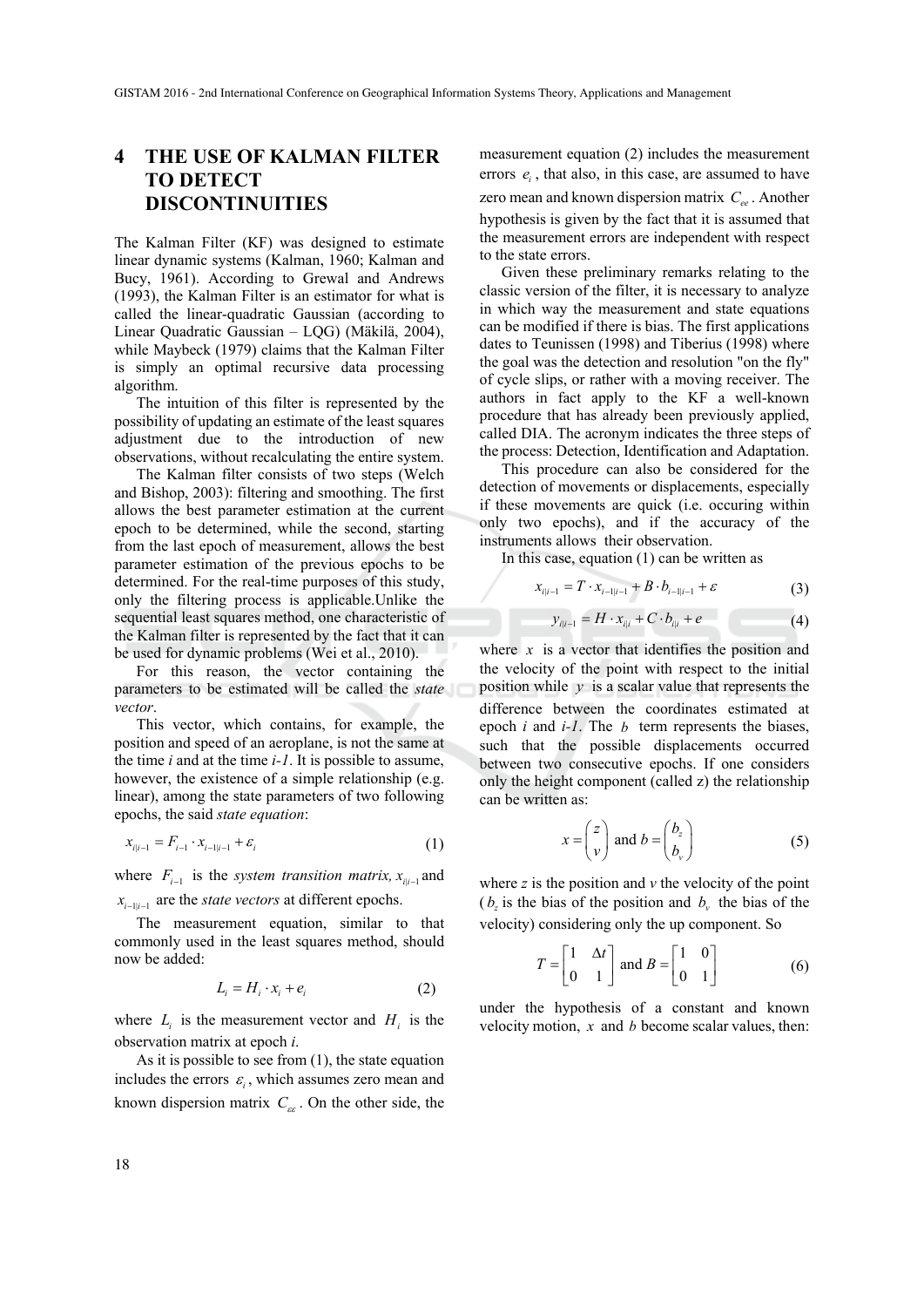$$
\xi = \begin{pmatrix} x \\ b \end{pmatrix} = \begin{pmatrix} z \\ v_z \\ b_z \\ b_z \end{pmatrix} \quad \text{and} \quad A = \begin{bmatrix} H & C \end{bmatrix}
$$

$$
F = \begin{pmatrix} T & 0 \\ 0 & B \end{pmatrix} = \begin{pmatrix} 1 & \Delta t & 0 & 0 \\ 0 & 1 & 0 & 0 \\ 0 & 0 & 1 & 0 \\ 0 & 0 & 0 & 1 \end{pmatrix}
$$
(7)

So, equations (1) and (2) can be written as:

$$
\xi_{i|i-1} = F \cdot \xi_{i-1|i-1} + w
$$
  
\n
$$
y_{i|i} = H \cdot \xi_{i|i} + e
$$
\n(8)

with

$$
C_{ww} = \begin{bmatrix} I_{2x2} & 0_{2x2} \\ 0_{2x2} & 0_{2x2} \end{bmatrix} \cdot \begin{pmatrix} C_{ee} & 0_{2x2} \\ 0_{2x2} & 0_{2x2} \end{pmatrix}
$$

where *I* (in the first equation) represents the identity matrix and  $C_{\varepsilon\varepsilon}$  is the var-covariance matrix of parameters. If the mean velocity is set equal to zero, previous equations can be written as:

$$
\xi = \begin{bmatrix} x \\ b \end{bmatrix}_{i|i-1} = \begin{bmatrix} z \\ b_z \end{bmatrix}_{i|i-1} = \begin{bmatrix} 1 & 0 \\ 0 & 1 \end{bmatrix} \cdot \begin{bmatrix} z \\ b_z \end{bmatrix}_{i-1|i-1}
$$
  

$$
y_{i|i} = H \cdot \xi_{i|i} + e_{i|i} = \begin{bmatrix} 1 & 1 \end{bmatrix} \cdot \begin{bmatrix} x \\ b \end{bmatrix}_{i|i}
$$
 (9)

The var-covariance matrices in these experiments are chosen respectively as:

$$
C_{ce} = \begin{bmatrix} 10^{-5} & 0 \\ 0 & 10^{-3} \end{bmatrix} m^2
$$
  
\n
$$
C_{ee} = \begin{bmatrix} 10^{-4} & 0 \\ 0 & 10^{-4} \end{bmatrix} m^2
$$
 (10)

The weights were chosen according to both the accuracy of the measurements and the expected displacements (that have an order of magnitude of 1 cm) in an adaptive way.

As it is known, at every period it is possible to test the predicted residuals. If these last are defined as:

$$
\hat{\mathbf{v}} = (\mathbf{y}_i - H_i \cdot \xi_{i|i-1}) \tag{11}
$$

with their var-covariance matrix

$$
Q_{\hat{v}} = H_i \cdot Q_{i|i} \cdot H_i^T + C_e \tag{12}
$$

it is possible to identify the displacement as an outlier, according to the  $\chi^2$  test. The  $Q_{ii}$  represents the varcovariance matrix of parameters estimated at epoch *i*.

Since, in this case, there is only one measurement equation but two unknowns, the DIA does not provide reliable results, as is known in the literature (Baarda, 1968; Teunissen and Salzmann, 1989; Salzmann 1995). However, by using the Kalman filter, the solution can also be obtained in this case.

Accordingly, the Thomson test can be used in order to define if a displacement occurs:

$$
w_i = \frac{\hat{v}_i}{\hat{\sigma}_i} \sim \tau_{\alpha, dof} \tag{13}
$$

where  $\alpha$  represents the significance level (in our case equal to 10 % that represents the probability of rejecting the null hypothesis when it is true) and *dof* is the degree of freedom of the system, that in this case can be determined as the trace of the redundancy matrix *R*

$$
dof = tr(R) = tr(I - H \cdot Q_{i|i} \cdot H^T \cdot C_{ee}^{-1})
$$
 (14)

So if  $w_i < \tau_{\alpha, \text{dof}}$  it can be assumed that the obtained values are the positioning results, otherwise there is the possibility that a displacement occurs. In this case, if  $w_i \ge \tau_{\alpha, \text{dof}}$  the Minimum Detectable Bias (MDB) is calculated in order to verify if this value is a real displacement. **DUBLICATIONS** 

## **5 DATA PROCESSING AND RESULTS COMPARED WITH OTHER METHODS**

The method previously described is applied to two real-time datasets that simulates a landslide. As previously stated, the system was composed as shown in Figure 2. The positioning results were obtained with a frequency of 1 Hz, considering displacements equal to 1 cm both in planimetry and in altimetry provided manually every 30 seconds. This can be seen in Figure 4, where two cases, one with good (number of satellites greater than 7) and another one with low (only 5 satellites) satellite visibility, are considered. The results shown in this paper will refer only to the second case, that represents the worst available possibility.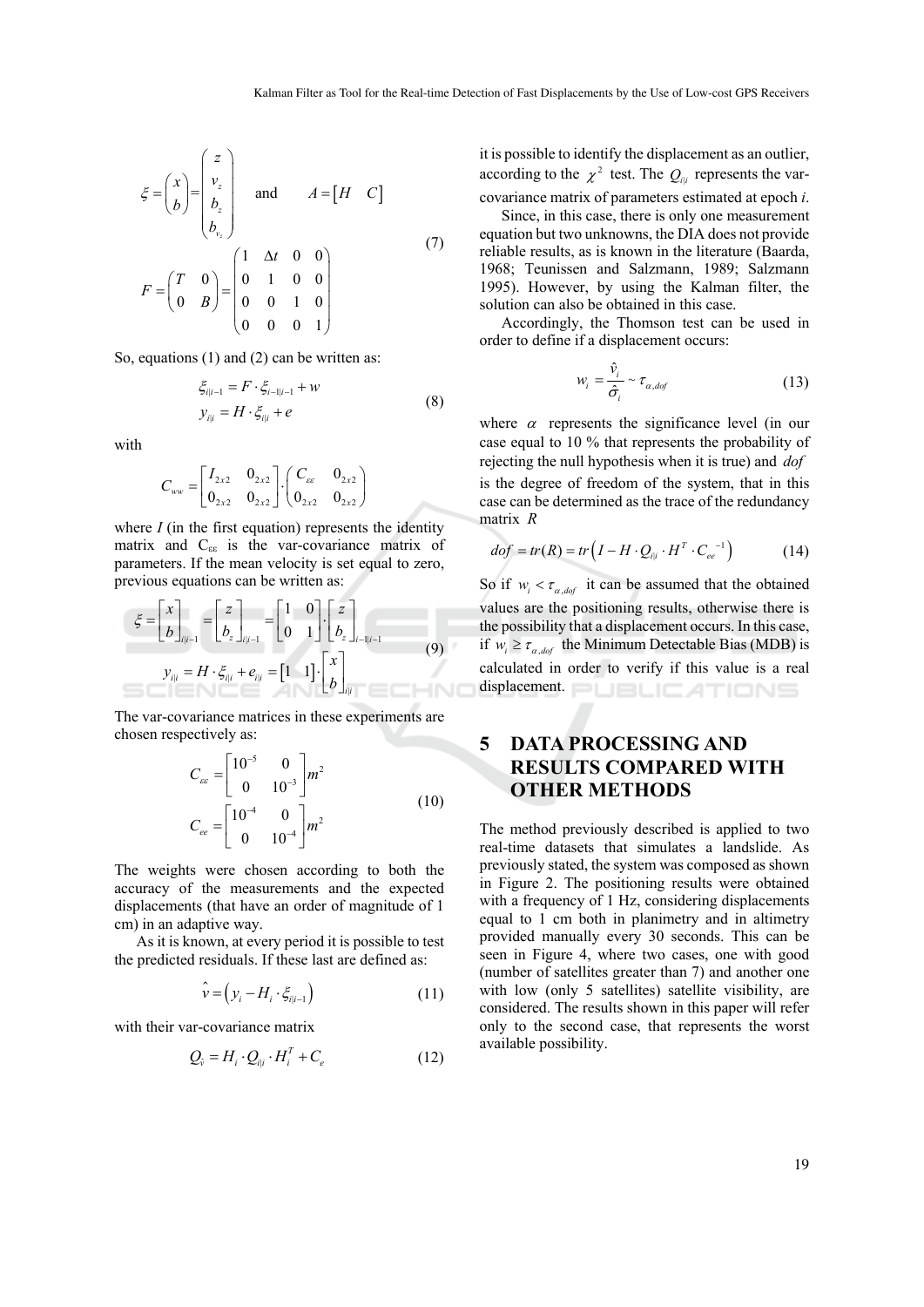

Figure 3: Altimetric profile of displacements with good (more than 7 satellites - left) satellite visibility.



Figure 4: Altimetric profile of displacements with poor (only 5 satellites - right) satellite visibility.



Figure 5: Planimetric trend (up) and estimated bias (down).

The goal is to estimate the most probable value of the bias (the occurred shift) and to add it to the value of the bias of the previous period.

As it is possible to see from Figure 5, despite some errors in the estimation of discontinuities (in the circle), the solution seems to be correct. If the detected displacements are analyzed, a success rate of 96.1% is obtained (i.e. real displacements detected correctly). As well, 1.3% of undetected displacements (i.e. real displacements not detected) and 2.6% of

false alarms (it means that the filter has declared a displacement that it has not occurred) are identified. An example of undetected or correctly detected displacements can be seen in Figure 7, where also a summary of obtained results can be found. Must to be underlined that no significant differences in terms of success rate can be obtained according to the number of visible satellites, even if the quality of the positioning changes as it is possible to see from Figure 3. The reported tests were made considering from 5 up to 7 satellites while all results shown in this work are obtained with a number of satellites equal to 6, that is a reasonable number of satellites visible with mass-market receivers, also in hard-environment conditions.



Figure 6: Altimetric trend (up) and estimated bias (down).

Also the root mean square (RMS) values of the solution and biases are evaluated. As can be seen from Figure 8, the accuracy of the solution is very high. This means that the Kalman filter can be considered as a useful tool to detect displacements with this type of receivers and that the tuning of the filter was correctly achieved.



Figure 7: Results obtained with the Kalman filter.

If the tuning is carried out correctly, this filter allows both to decrease the accidental error of RTK positioning and to control the possible gross-errors or outliers that can be due to a false fix of the phase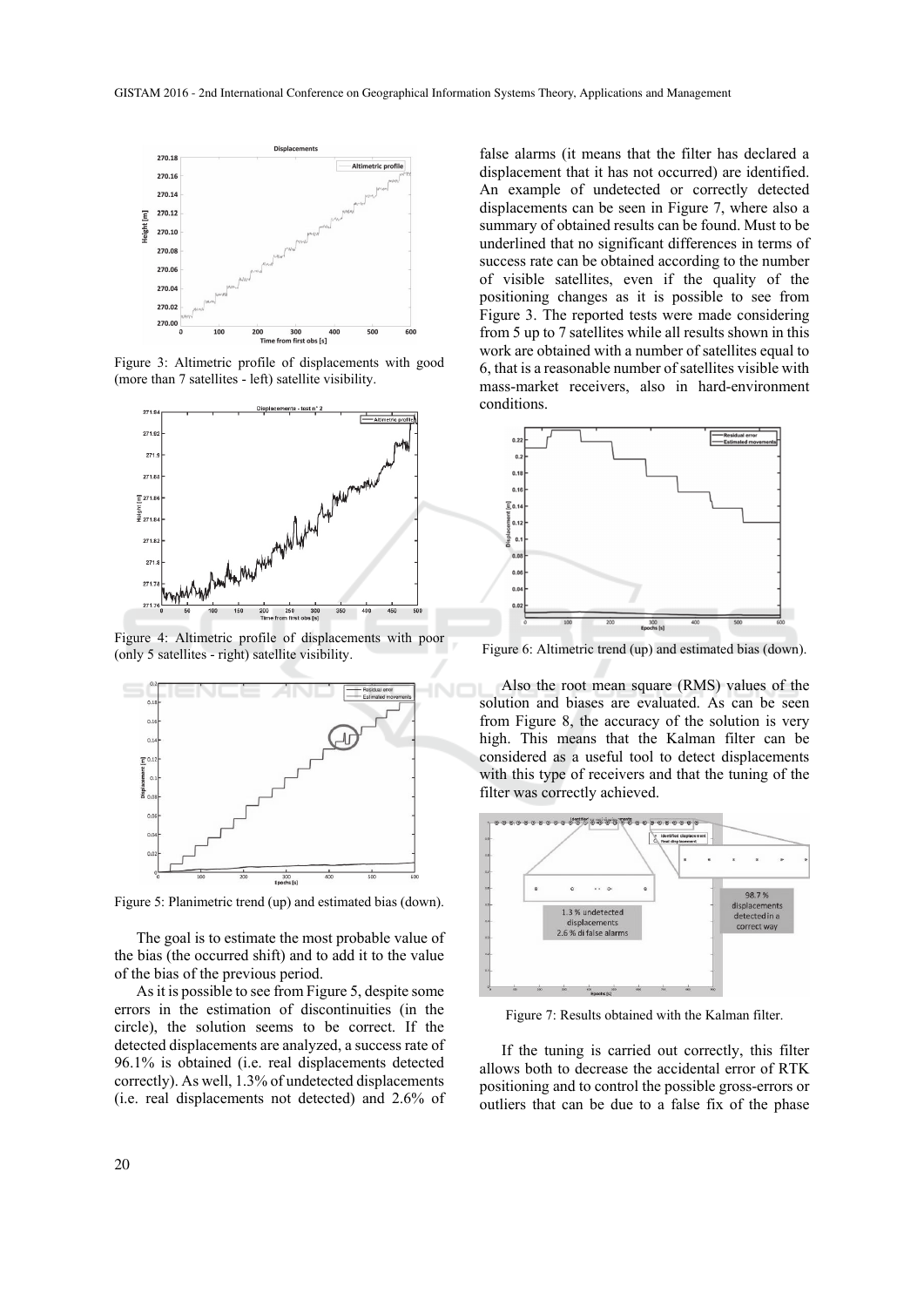ambiguity and not to an unexpected displacement (in this case this error goes to zero at the next epoch).



Figure 8: RMS of estimated biases and solution.

This can be affirmed considering the previous results (Figure 8) and those obtained if a planimetric positioning error of 24 hours is considered (Figure 9).



Figure 9: Planimetric positioning error (the dotted line represents the significance level equal to 95%).

In fact, in the first case the RMS of positioning (less than 2 cm) is better than those obtained in the following graph (5 cm at 95% of reliability).

Finally, these results were compared with those obtained in a previous study based on a modified Chow test. Applying the methods described in the literature (Bellone et al., 2016), and considering a 10 element sample size (meaning that a sample composed of 10 epochs  $= 10$  seconds of latency of alarm at 1 Hz of acquisition rate), this method correctly identified 93.1% of the displacements, with a very low rate of false alarms equal to 3.3%. Anyway these values are greater than those estimated with the

Kalman filter, that has shown the best performances in terms of both false alarms (2.6%) and undetected displacements (1.3%).

#### **6 CONCLUSIONS**

In this study, the Kalman filtering technique has been applied for kinematic deformation analysis procedure. A GPS data set that simulates a landslide movement was collected and the proposed method has been tested. The two methods (Kalman filter and modified Chow test) produced comparable results, even though the proposed version of the Kalman filter has shown the best performance. Interesting results have been obtained in real-time also by employing a mass-market GPS receiver. In this context, the results have shown the possibility of using this type of receivers for this kind of application.

The employment of these receivers on a landslide site could be useful also from an economic point of view. The total cost of receiver, antenna, transmission system and power supply (solar panel and battery) is about  $\epsilon$  600. The advantage is that the economic damage in case of an unexpected event is less than could occur if a geodetic GNSS instrumentation is utilized. At the same time, it is possible to calculate the position of the receivers in a similar way to the CORS network, with obvious advantages in the precision and accuracy of the results and the landslide analysis.

This study has considered static motion but it is also possible to suppose a motion where the bias is the change of velocity between two points.

Considering some preliminary results, in this last case the Kalman filter appears to provide better results with respect to statistical tests. This aspect will be investigated subsequently.

#### **REFERENCES**

- Aharizad, N., Setan, H., Lim, M. 2012. Optimized Kalman filter versus rigorous method in deformation analysis. *Journal of Applied Geodesy*, *6*(3-4), 135-142.
- Acar, M., Özlüdemir, M. T., Çelik, R. N., Erol, S., Ayan, T. 2004. "Landslide monitoring through kalman filtering: A case study in Gürpinar". *Proceeding of XXth ISPRS Congress, Istanbul, Turkey.*
- Baarda, W. 1968. A Testing Procedure for Use in Geodetic Networks. Netherlands Geodetic Commission. *Publications on Geodesy - New Series*. Vol. 2. No. 5.
- Bellone, T., Dabove, P., Manzino, A.M., Taglioretti, C. 2016. Real-time monitoring for fast deformations using GNSS low-cost receivers. *Geomatics, Natural Hazards*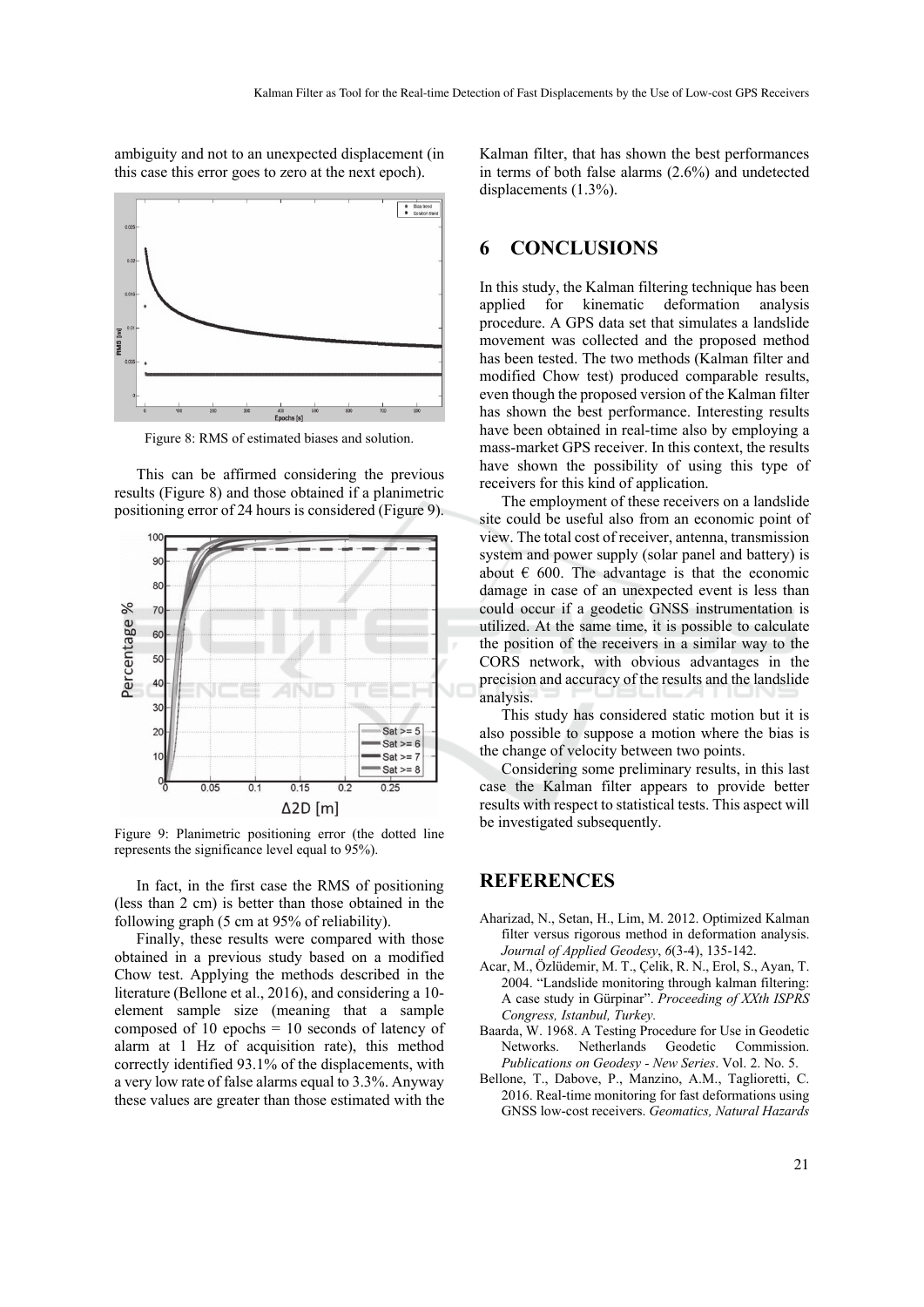GISTAM 2016 - 2nd International Conference on Geographical Information Systems Theory, Applications and Management

*and Risk*, 7(2):458-470. Available at: http://dx.doi.org/10.1080/19475705.2014.966867.

- Benoit, L., Briole, P., Martin, O., Thom, C. 2014. Real-time deformation monitoring by a wireless network of lowcost GPS. *Journal of Applied Geodesy*, 1-10.
- Bertachini, E., Capitani, A., Capra, A., Castagnetti, C., Corsini, A., Dubbini, M., Ronchetti, F. 2009. Integrated surveying system for landslide monitoring, Valoria landslide (Appennines of Modena, Italy). Paper presented at: *FIG working week 2009*, Eilat, Israel.
- Brückl, E., Brunner, F.K., Lang, E., Mertl, S., Müller, M., Stary, U. 2013. The Gradenbach Observatory monitoring deep-seated gravitational slope deformation by geodetic, hydrological, and seismological methods. *Landslides* 10 (2013): 815 – 829.
- Calcaterra, S., Cesi, C., Di Maio, C., Gambino, P., Merli, K., Vallario, M., Vassallo, R. 2012. Surface displacements of two landslides evaluated by GPS and inclinometer systems: a case study in Southern Apennines, Italy. *Nat Hazards* 61(1):257–266.
- Chrzanowski, A., Chen, Y., Romero, P. and Secord, J.M. 1986. Integration of Geodetic and Geotechnical Deformation Surveys in the Geosciences. *Tectonophysics*, Vol. 130, No. 1-4, November: 369- 383.
- Chow, G. C. 1960. Tests of Equality Between Sets of Coefficients in Two Linear Regressions. *Econometrica* 28(3): 591–605.
- Cina, A., Piras, M. 2014. Monitoring of landslides with mass market GPS: an alternative low cost solution*. Geomatics, Natural Hazards and Risk*. [cited 2014 Feb 24]. Available from: http://www.tandfonline.com/doi/full/10.1080/1947570 5.2014.889046#.U0-vV6IzfcB.
- Coe, J.A., Ellis, W.L., Godt, J.W., Savage, W.Z., Savage, J.E., Michael, J.A., Kibler, J.D., Powers, P.S., Lidke, D.J., Debray, S. 2003. Seasonal movement of the Slumgullion landslide determined from Global Positioning System surveys and field instrumentation, July 1998-March 2002. *Engineering Geology*, 68 (1–2): 67–101.
- Cruden, D.M. 1991. A simple definition of a landslide. Bulletin of the international association of engineering geology. *Bulletin de l'Association Internationale de Géologie de l'Ingénieur*. 43(1):27–29.
- Dabove, P., Manzino, A.M., Taglioretti, C. 2014. GNSS network products for post-processing positioning: limitations and peculiarities. *Applied Geomatics*, vol. 6 n. 1, pp. 27-36. - ISSN 1866-9298. Available at: http://link.springer.com/article/10.1007/s12518-014- 0122-3.
- Dabove, P., Manzino, A.M. 2014. GPS & GLONASS Mass-Market Receivers: Positioning Performances and Peculiarities. *Sensors* 2014, *14*, 22159-22179.
- Eyo Etim, E., Tajul, A.M., Khairulnizam, M.I., Yusuf, D.O. 2014. Reverse RTK Data Streaming for Low-Cost Landslide Monitoring. Geoinformation for Informed Decisions*. Lecture Notes in Geoinformation and Cartography*. Springer International Publishing, Switzerland.
- Gili, J.A., Corominas, J., Rius, J. 2000. Using global positioning system techniques in landslide monitoring. *Eng Geol* 55(3):167–192.
- Günther, J., Heunecke, O., Pink, S., Schuhbäck, S. 2008. Developments towards a low cost GNSS Based Sensor Network for the monitoring of landslides*.* Paper presented at:*13th FIG International Symposium on Deformation Measurements and Analysis*, Lisbon.
- Gülal, E. 1999. Application of Kalman filtering technique in the analysis of deformation measurements. *Journal of Yıldız Technical University*, (1). (in Turkish).
- Hastaoglu, K.O., Sanli, D.U. 2011. Monitoring Koyulhisar landslide using rapid static GPS: a strategy to remove biases from vertical velocities. *Natural Hazards*. 58:1275-1294.
- Heunecke, O., Glabsch, J., Schuhbäck, S. 2011. Landslide Monitoring Using Low Cost GNSS Equipment – Experiences from Two Alpine Testing Sites. *Journal of Civil Engineering and Architecture*. 45:661-669.
- Janssen, V., & Rizos, C. (2003). A mixed-mode GPS network processing approach for deformation monitoring applications. *Survey review*, *37*(287), 2-19.
- Kalman, R.E. 1960. A new approach to linear filtering and prediction problems. *Trans. ASME J. Basic Engr*: 35- 45.
- Li, L., Kuhlmann, H. 2008. Detection of deformations and outliers in Real-time GPS measurments by Kalman Filter Model with Shaping Filter. In: *4th IAG Symposium on Geodesy for Geotechnical and Structural Engineering and 13th FIG Symposium on Deformation Measurements*, Lisbon.
- Li, L., Kuhlmann, H. 2010. Deformation Detection in the GPS Real-time Series by the Multiple Kalman Filter Model. *Journal of Surveying Engineering*. 136:157- 164.
- Li, L., Kuhlmann, H. 2012. Real-time deformation measurements using time series of GPS coordinates processed by Kalman filter with shaping filter. *Survey Review*, Vol. 44, 326:189-197.
- Mäkilä, P.M. 2004. Kalman Filtering and Linear Quadratic Gaussian Control. *Lecture notes for course 7604120*, Part I. Available at: http://www.dt.fee.unicamp.br/~jbosco/ia856/KF\_part1 \_Makila.pdf.
- Malet, J-P., Maquaire, O., Calais, E. 2002. The use of global positioning system techniques for the continuous monitoring of landslides: application to the super-sauze earth flow (Alpes-de-Haute-Province, France). *Geomorphology* 43:33–54.
- Manzino, A.M., Dabove, P. 2013. Quality control of the NRTK positioning with mass-market receivers. *Global Positioning Systems: Signal Structure, Applications and Sources of Error and Biases*. Ya-Hui Hsueh, Hauppauge NY. Chapter 2*.* p. 17-40.
- Masiero, A., Guarnieri, A., Vettore, A., Pirotti, F. 2013. A nonlinear filtering approach for smartphone-based indoor navigation. May 2013, 1-3, Tainan, Taiwan.
- Mora, P., Baldi, P., Casula, G., Fabris, M., Ghirotti, M., Mazzini, E., Pesci, A. 2003. Global positioning systems